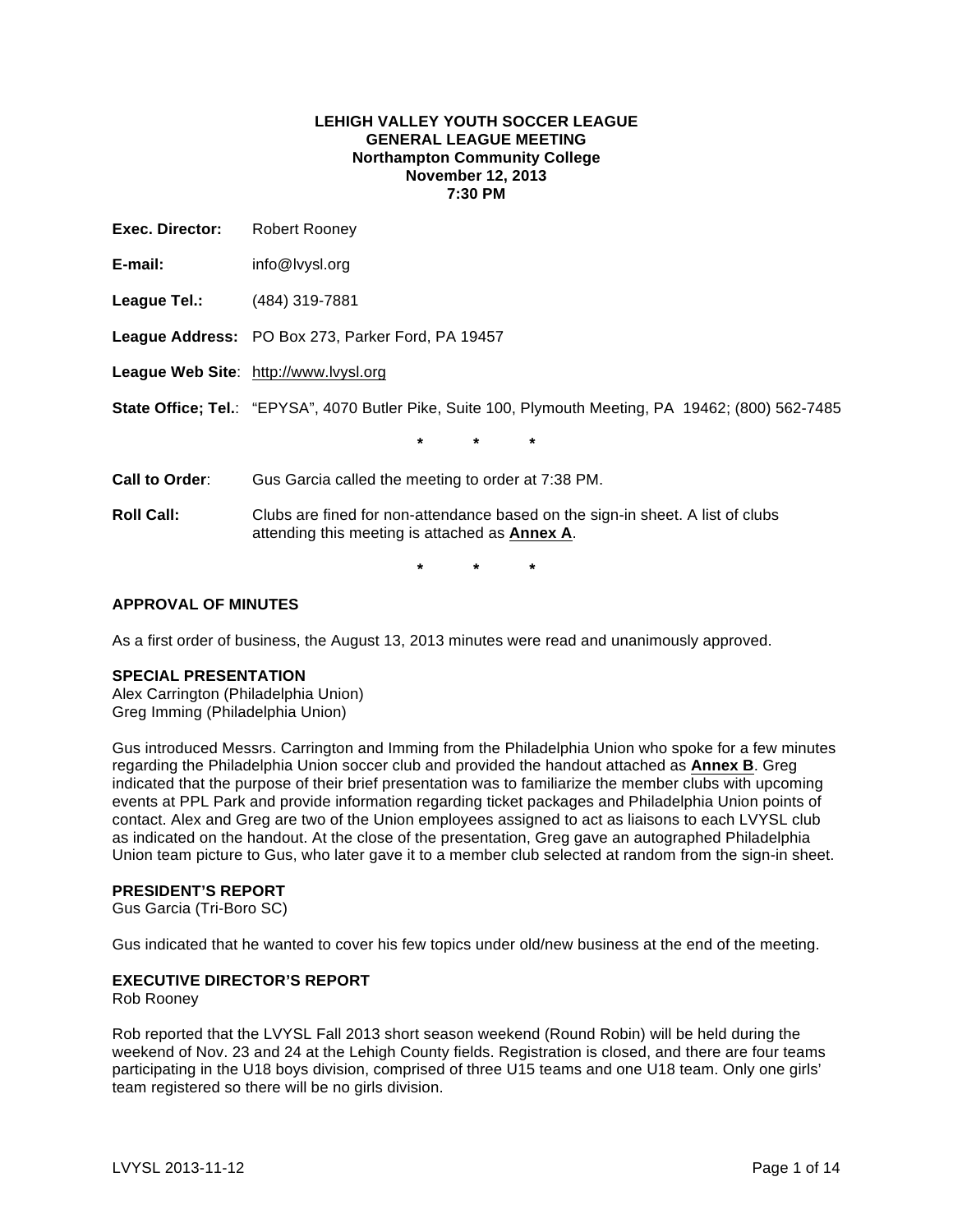Each team will be scheduled to play three games, which is the minimum number of games required to be scheduled in an EPYSA sanctioned league to qualify for State Cup. Teams must only play one of those three scheduled games in order to qualify so in the event of rain, there will not be a make-up date as long as each team plays at least one game.

The 35th Annual Lehigh Valley Youth Soccer League Tournament will be held on Jun. 7 and 8, 2014. All of the required approval paperwork has been prepared and is expected to be submitted to EPYSA on Nov. 13. The application and website for the tournament (http://www.lehighvalleytournament.com/) should be on line by mid-December.

Rob finished by stating that the last weekend of the Fall '13 season was the upcoming weekend and all of the divisions, except for U13 Boys, Div. 2, were decided. He had the Fall '13 season winner's medals and distributed them before and after the meeting.

In response to a question, Rob stated that he would post the league by-laws and Rules of Play in an easily accessible part of the league website as they are currently posted in the pages of the website dedicated to each season.

### **VP OF OPERATIONS REPORT**

Greg Ramos (Lehigh Valley United FC)

Not present.

### **TREASURER'S REPORT**

Rich Mitstifer (Northwestern SC)

Rich reported that the 2012 LVYSL financial report is completed (a copy is attached as **Annex C**) and that the required state and federal tax filings (Form 990, BC-10) were completed, signed and mailed by their respective deadlines. He had copies of all of the documents available for review by member clubs at the meeting. For 2012, the league reported an operating loss of \$8,365.

Rich wrote checks during the period for the following expenses:

- \$1,778 to the league scheduler;
- \$3,400 to the referee assignor (paid in monthly installments);
- \$1,728 to Gina Keys for her work as a league registrar and for office expenses;
- \$1,556 to Manuela Tufano for her work as a league registrar and for office expenses;
- \$150 for an outdoor tournament bill (ATV) that came in late;
- \$749 to East Penn Self Storage for the annual fee for the LVYSL storage locker;
- \$28,215 to EPYSA for Spring '13 registration fees;
- \$199 to Crown Trophy for the Spring '13 medals; and
- \$1,300 to East Penn PC for one-half of the annual charge for website hosting and maintenance.

There are still bills to be paid to the remaining registrars for their work as league registrars and for office expenses, East Penn PC (\$450) for website services and Crown Trophy (\$498) for Fall '13 medals.

The bank balances at October 31, 2013 were \$96,460 compared to \$106,360 at October 31, 2012. The difference of approximately \$9,900 corresponds to the reported operating loss for 2012. This is due primarily to the loss of large-sided girls' teams that didn't play in Fall '13 season but are expected to play in the Spring '14 season. In addition, outdoor tournament profit is down year over year, and this year the league paid two of the league registrars in October whereas last year they were paid in November. Lastly, the league received approximately \$70,000 in entrance fees from July – October of this year compared to approximately \$73,000 during the same period last year.

After the meeting, Rich provided an update on the outdoor tournament: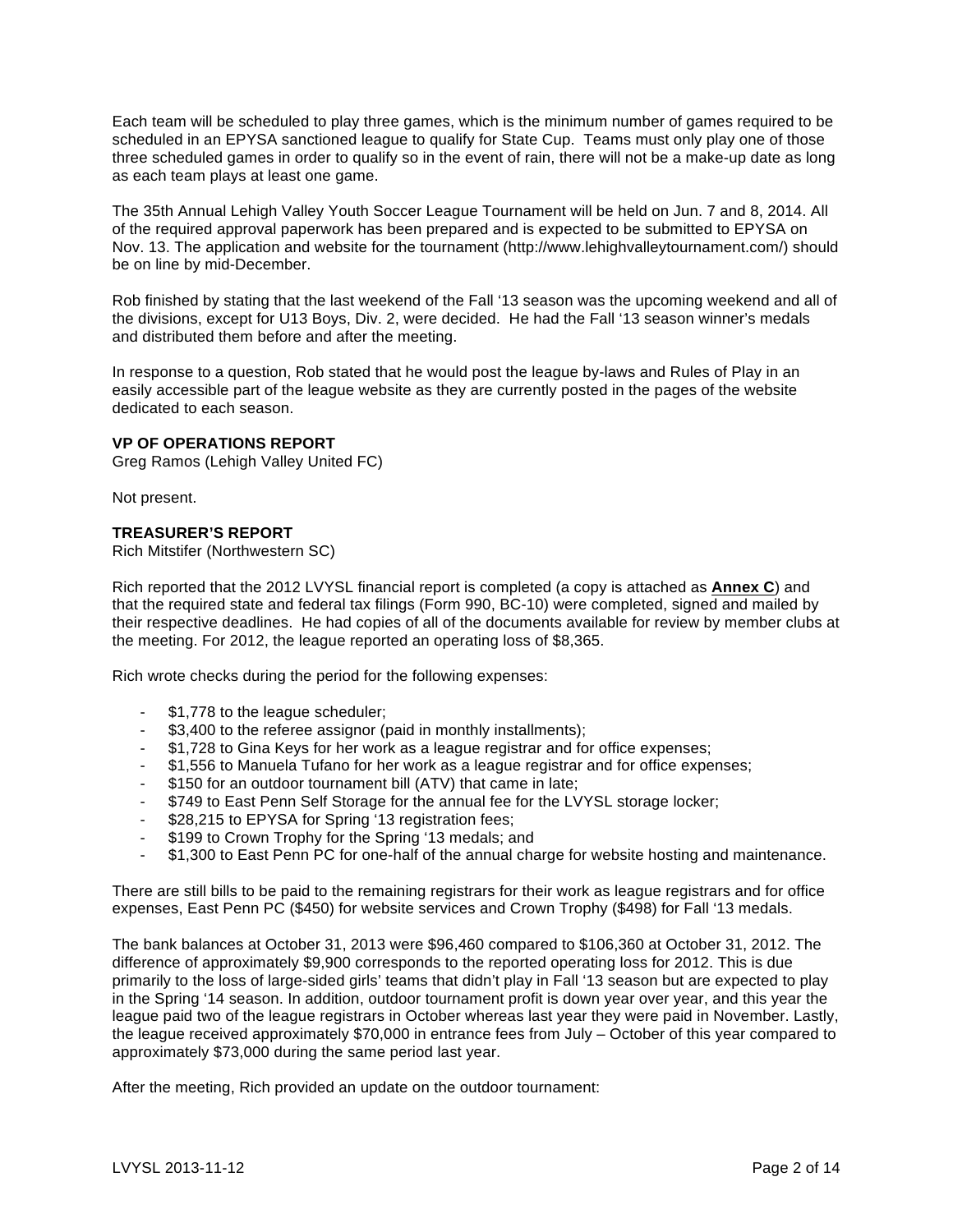- Total revenue was \$37,412 (with \$34,735 coming from entrance fees, \$1,599 from t-shirt sales and \$1,078 from vendors);
- Total expenses were \$25,947; and
- Profit was \$11,465.

### **GAMES COMMISSIONERS' REPORTS**

### **Girls/Boys Game's Commissioner and League Scheduler**

Bob Eaton

Bob reported that 190 teams played in LVYSL during the Fall '13 season resulting in the scheduling of almost 900 games. Of those games, 73 game change requests were approved with over 70% of those approved games being due to field availability plus a few one-off reasons. A little less than 30 games were denied due to the timing of the request not falling within the league guidelines or due to an invalid reason for the request.

One of the biggest challenges with the Fall '13 schedule was the number of teams that were added and dropped at the last minute by two clubs. There were 18 teams added or dropped past the deadline and a single club added 11 teams late. Because of the large number of teams added late, divisions and schedules were affected. Bob did receive positive feedback from the self-scheduling clubs, but he indicated that some clubs provided very limited field availability and therefore that makes it hard to schedule them.

A question arose regarding the splitting of A/B teams in the U10 division, and Gus explained that teams at the lower age level are not grouped by ability but by geographic location.

### **REGISTRARS' REPORT**

Kris Campbell (Parkland Area Soccer Club) Kathy Garcia (Tri-Boro SC) Gina Keys (Lehigh Valley United SC) - Not present. Rich Mitstifer (Northwestern SC) Manuela Tufano (FC Pocono)

Nothing to report.

### **EPYSA**

Wim Roset

Wim reported that youth soccer registration is down overall this year so there is some discussion ongoing at EPYSA regarding fundraising and increasing insurance fees. In addition, clubs are now responsible for paying the fees for background checks.

The members had a discussion in response to a question regarding insurance fees and the insurance coverage provided by EPYSA. Two policies cover member clubs and affiliates automatically with their membership in Eastern Pennsylvania Youth Soccer: General Liability and Excess Accident.

General Liability: Each affiliate is covered by a General Liability policy that contains the core coverage, and an umbrella policy that raises the limits of the General Liability policy. This is the basic coverage for the main exposure of Eastern Pennsylvania Youth Soccer, which are claims of bodily injury or property damage (of others). This is the critical coverage requested by field owners of rented fields. The certificate of insurance clubs ask for is really a proof of insurance to the field owners that they are covered when an injured player sues the field owner, or when a player damages a port-a-john, breaks a car windshield, etc.

Excess Accident Insurance: Players, coaches' volunteers etc… are covered by an Excess (Secondary) Accident policy. This is commonly, but perhaps mistakenly, referred to as "medical" insurance. This policy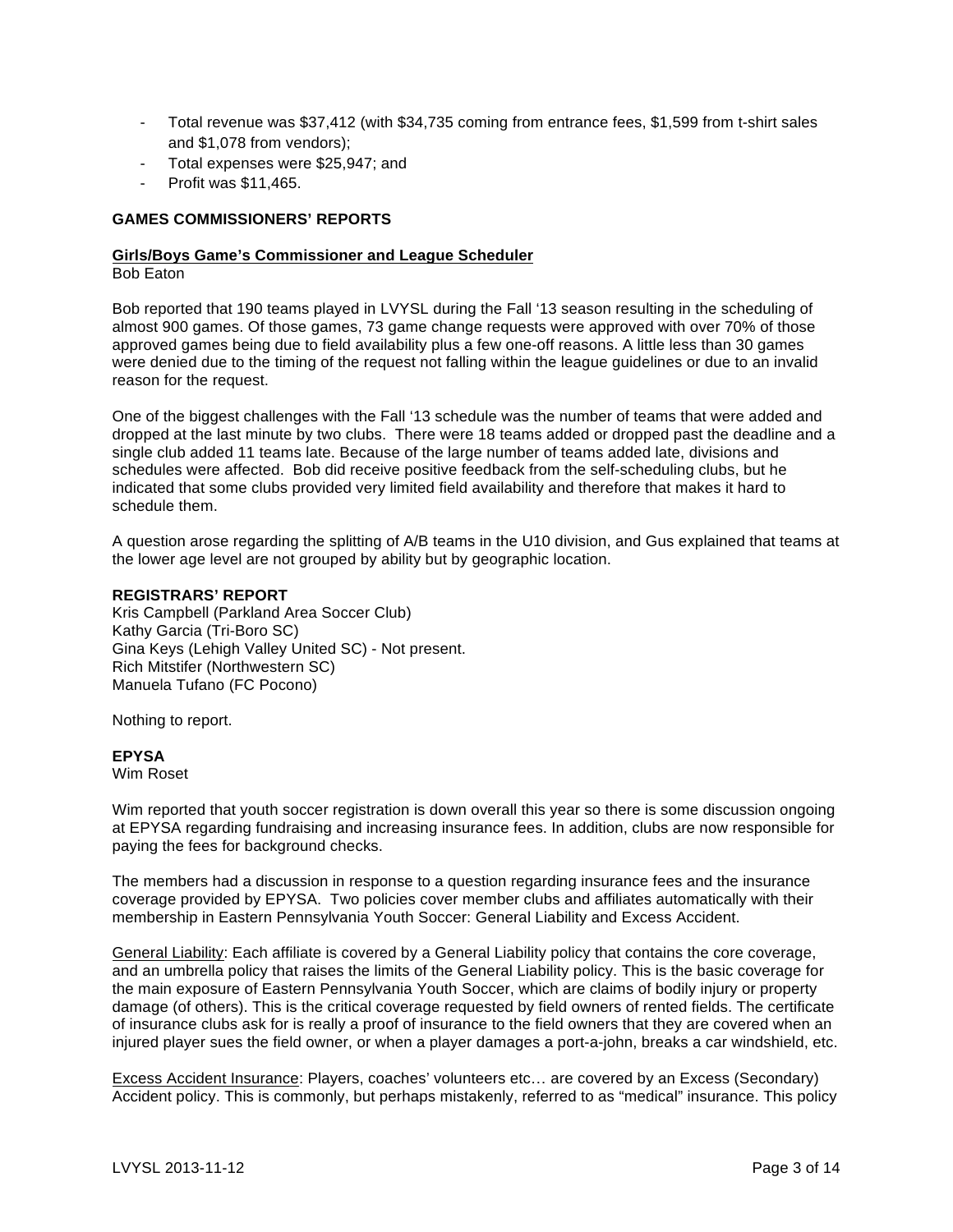provides additional coverage, as a secondary policy after an individual's personal primary insurance is accessed. There is a deductible, meaning a portion of the expenses, the first \$250 under our policy, is the individual's responsibility.

Eastern Pennsylvania Youth Soccer has established a grants program. This grant program will help recreation programs within Eastern Pennsylvania who are in need of assistance to maintain and grow their recreation programs. Each grant will be awarded to those organizations that intend to operate a soccer-specific program in Eastern Pennsylvania and that coincides with US Youth Soccer's mission to foster the physical, mental and emotional growth and development of America's youth through the sport of soccer at all levels. Grant amounts will be determined by the number of applicants and the needs of each applicant. All affiliates of Eastern Pennsylvania Youth Soccer with a recreation program that has been in existence for least two years and that are in good standing are eligible to apply. Members can apply and receive the grant only in non-consecutive years.

The NSCAA 2014 Convention will be held in Philadelphia from Jan. 15-19, 2014, and EPYSA will have its meeting on Jan. 18 at the convention.

The EPYSA Annual General Meeting (AGM) will be held on Sunday, Mar. 9, 2014 at the Radisson in Trevose, PA. The meeting is being held in conjunction with the 3rd Annual Awards Celebration, which is scheduled for the night before on Mar. 8 .

### **REFEREE ASSIGNOR'S REPORT**

Hal Grahn

Hal thanked the member clubs for the feedback that he received throughout the year through the game reports. Coaches should report any issues directly to Hal through the game reports, and Hal addresses all comments directly with the officials (and with coaches when they request a call back or a response). Coaches are further reminded to go to the referees after the game to get their passes as it is difficult to coordinate their retrieval once the referees have left.

He also reminded clubs, especially those that self-schedule, that they need to clear field conflicts before putting in reschedule requests. In addition, any rescheduled games should be listed for a time that is back-to-back with an existing game at the same field, if possible.

Finally, Hal stated that there is a need for new referee classes, especially in the Pocono area. He expects to lose the high school age referees that will be going to college in the Fall. In response to a question, Hal confirmed that prospective referees need to be at least 14 years of age on the test date, but can take/start the class when they are still 13 years old.

### **OLD BUSINESS**

In response to a question, the members discussed the minimum age requirements to get a coaching pass in LVYSL. The Rules of Play provide that " [n]o Coach shall be issued a pass from LVYSL until they reach 21 years of age. Those under 21 are still encouraged to assist in practices and take coaching courses available to them. Coaches shall be issued just one pass per travel year."

The members discussed the rule and the rationale for the rule.

### **NEW BUSINESS**

Gus brought up a proposal to have a divisional review period in order to allow the league to catch (if possible) and the teams to monitor whether or not all of their teams are registered with the league for the applicable seasonal year and to also contest placement in the case of errors or lack of communication between coaches and team registrars. After discussion, the league agreed to give teams 48 hours to review and potentially contest divisional placement.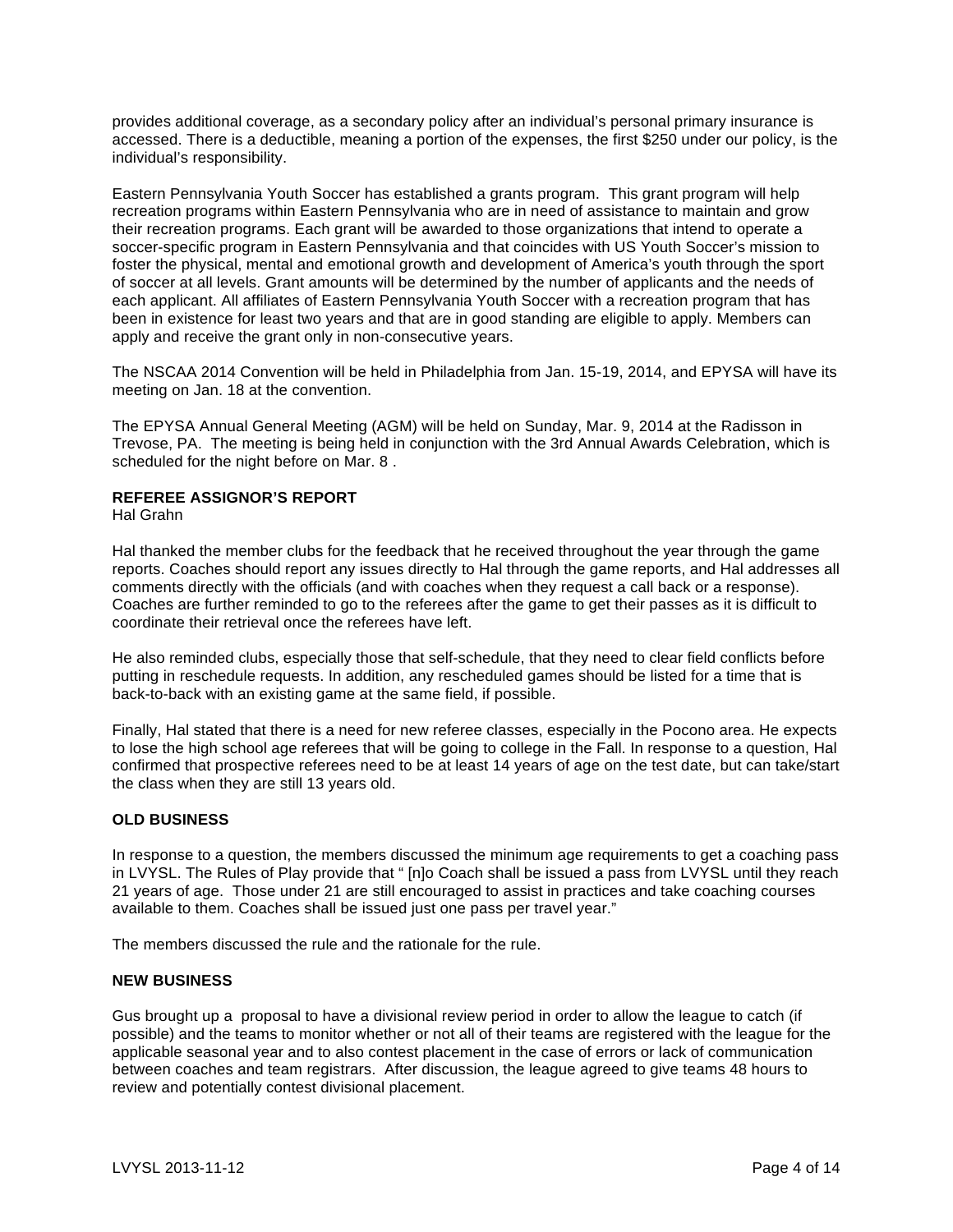### **GOOD OF THE GAME**

Gus reminded clubs of the USA women's national team success and good play, and encouraged member teams to promote the games and professional and college soccer viewing in general to their players.

Pursuant to a random selection, Rich McGinnis of the St. Thomas More Soccer Club won the autographed Philadelphia Union team picture.

### **NEXT LEAGUE MEETING**

Tuesday, March 11, 2014 7:30 PM Northampton Community College

\* \* \*

There being no other business, at 9:05 PM, the meeting was adjourned.

/s/ Paul Bento **Secretary**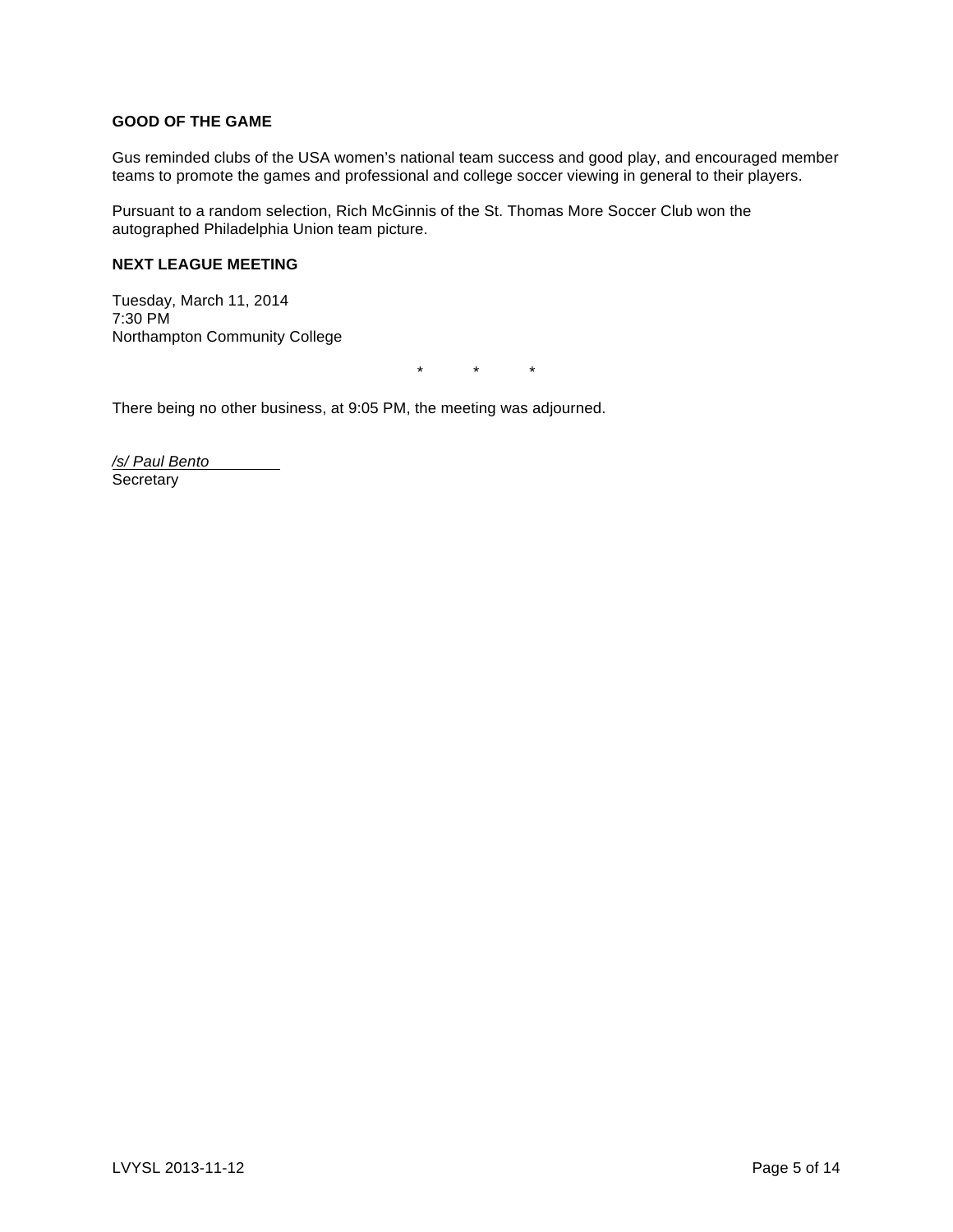**Annex A**

| 1  | Abington Soccer Club                          |  |
|----|-----------------------------------------------|--|
| 2  | <b>Back Mountain Youth Soccer Association</b> |  |
| 3  | <b>Bethlehem Soccer Club</b>                  |  |
| 4  | <b>Carbon United Soccer Club</b>              |  |
| 5  | Catasauqua Youth Soccer Association           |  |
| 6  | <b>Enco United</b>                            |  |
| 7  | F.C. Pocono                                   |  |
| 8  | Lower Macungie Youth Soccer Association       |  |
| 9  | Nazareth Soccer Club                          |  |
| 10 | Northampton Soccer Club                       |  |
| 11 | Northwestern Soccer Club                      |  |
| 12 | Palisades Soccer Club                         |  |
| 13 | <b>Parkland Area Soccer Club</b>              |  |
| 14 | Saucon Valley Soccer Club                     |  |
| 15 | St. Thomas More Soccer Club                   |  |
| 16 | South Parkland Youth Association              |  |
| 17 | Southern Lehigh Soccer League                 |  |
| 18 | <b>Tri-Boro Soccer Club</b>                   |  |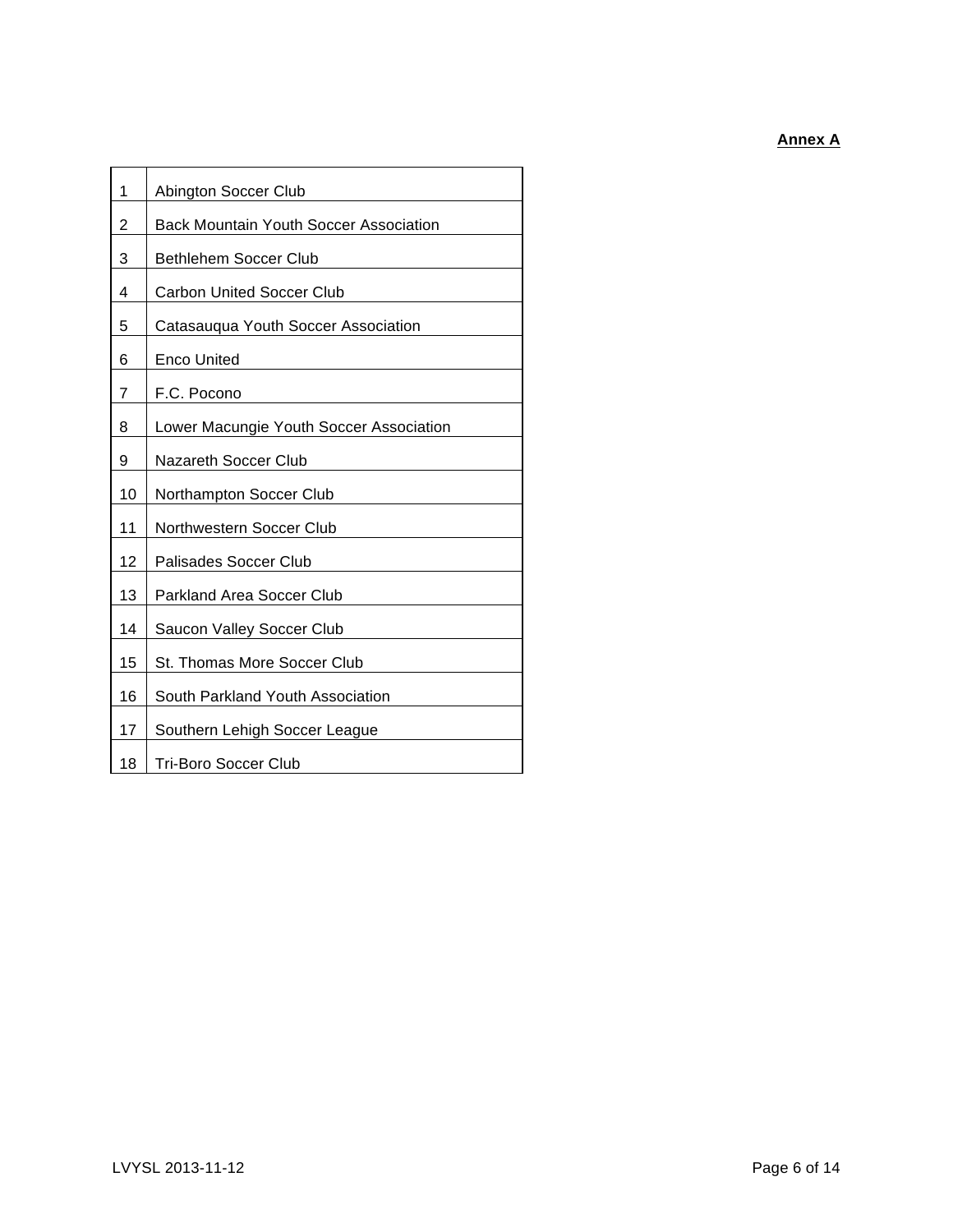**Annex B**

# PHILADELPHIA **Wednesday, November 13** 6:30-8:30PM

Are you a soccer coach looking for coaching tips, new drills and the latest coaching techniques? Join Philadelphia Union and Reading United for a free coaching clinic designed for U9-U12 coaches.

Youth players can also attend the event and participate in soccer games as part of the Union Mobile Tour. Youth players will have the opportunity to meet a select Philadelphia Union player for photos and autographs!

### **TO REGISTER VISIT** WWW.PHILADELPHIAUNION.COM/EVENTS

Doliday

Event Includes:

※ Discounts in the Union Shop with gift wrapping<br>available Toy drive to benefit the

E Discounted concessions<br>in the Stadium Club 非 MLS CUP Viewing Party<br>(Kickoff at 4:00)

长人的

less fortunate in Chester Season Ticket Holders<br>can get a hollday photo<br>taken in the Union<br>locker room 'must RSVP

MARK **PATH TO PPL P A Soccer Education Forum** Tuesday, December 3rd 6-8pm



**Special guests:** Philadelphia Union Assistant Coach Jim Curtin and former defender **Chris Albright** 

> Open to ages 12+ **Event is free of charge** with free parking at PPL Park

**TO REGISTER VISIT** PHILADELPHIALINIDN.COM/EVENTS



TO RSVP VISIT

WWW.PHILADELPHIAUNION.COM/EVENT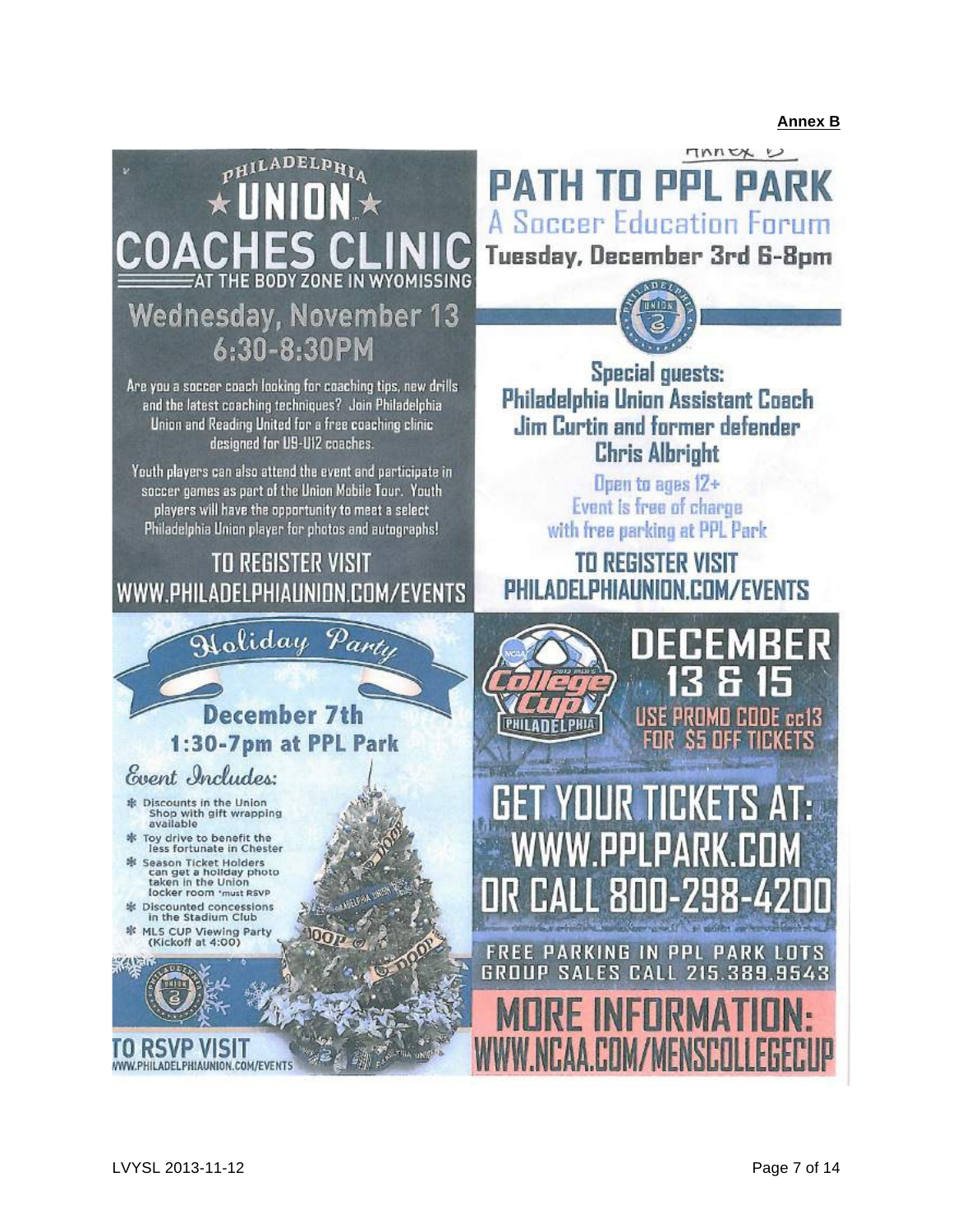SQNJ3 TCAAT

Fall 2013

| Club Name                                 | Location             | Contact with Phila. Union | Email Adress                      |                              |
|-------------------------------------------|----------------------|---------------------------|-----------------------------------|------------------------------|
| <b>Abington Soccer Oub</b>                | Clarks Summit, PA    | Alex Carrington           | acarrington@philadelphiaunion.com | 610-497-8796<br>Phone Number |
| Allentown Youth Soccer Club               | Coopersburg, PA      | Greg Imming               | gimming@philadelphiaunlon.com     |                              |
| Back Mountain Youth Soccer Association    | Dallas, PA           | Tim Seidler               | tseidler@philadelphiaunion.com    | 610-497-8933                 |
| Berks Ajax                                | Boyertown, PA        | Tim Seidler               | tseidler@philadelphiaunion.com    | 610-497-6404                 |
| Bethlehem Socrer Club                     | Nazareth, PA         | Alex Carrington           | acarrington@philadelphiaunlon.com | 610-497-6404                 |
| <b>Black Thunder Futbol Club</b>          | Dingmans Ferry, PA   | Tim Seidler               | tseidler@philadelphlaunion.com    | 610-497-8796                 |
| Carbon United Soccer Club                 | ehighton, PA         | Justin Suchoski           | isuchoski@philadelphiaunion.com   | 610-497-6404<br>610-497-6281 |
| Catasaugua Youth Soccer Association       | North Catasauqua, PA | Kevin Ahern               | Kahem@philadelphiaunion.com       |                              |
| Deep Run Soccer Club                      | Hilltown, PA         | ason Freedman             | jfreedman@philadelphlaunion.com   | 610-497-6152<br>610-497-6304 |
| <b>ENCO United</b>                        | Easton, PA           | Justin Suchoski           | suchoski@philadelphiaunion.com    | 610-497-6281                 |
| FC Elite                                  | Coopersburg, PA      | Greg Imming               | gimming@philadelphiaunion.com     | 610-497-8933                 |
| F.C. Freedom                              | Bethlehem, PA        | Greg Imming               | gimming@philadelphiaunion.com     | 610-497-8933                 |
| F.C. Porono                               | Stroudsburg, PA      | Greg Imming               | gimming@philadelphilaunion.com    | 610-497-8933                 |
| <b>F.C.</b> Premier                       | Collegeville, PA     | <b>Kevin Ahem</b>         | Kahern@philadelphiaunion.com      | 610-497-6152                 |
| Keystone Athletic                         | Sciota, PA           | Kevin Ahern               | Kahern@philadelphiaunion.com      | 610-497-6152                 |
| Kutztown Soccer Club                      | Kutztown, PA         | Alex Carrington           | acarrington@philadelphlaunion.com | 610-497-8796                 |
| Lehleh Valley Academy Charter School      | Bethlehem, PA        | Kevin Ahern               | Kahern@philadelphiaunion.com      | 610-497-6152                 |
| Lehigh Valley United FC                   | Whitehall, PA        | Kevin Ahern               | Kahern@philadelphiaunion.com      | 610-497-6152                 |
| Lower Macungle Youth Association          | Wescosville, PA      | Jason Freedman            | ifreedman@philadelphiaunion.com   | 610-497-6304                 |
| Lower Valley Soccer Club                  | Mt. Top, PA          | Greg Imming               | gimming@philadelphlaunion.com     | 610-497-8933                 |
| LV Magic Soccer Club                      | Easton, PA           | Julio Vinciguerra         | Vinciguerra@philadelphiaunion.com | 610-497-8934                 |
| LVYSL Emeritus                            | Macungie, PA         | <b>Kevin Ahern</b>        | kahern@philadelphiaunion.com      | 610-497-6152                 |
| Nazareth Soccer Club                      | Nazareth, PA         | Greg Imming               | gimming@philadelphiaunion.com     | 610-497-8933                 |
| Northampton Soccer Club                   | Northampton, PA      | Greg Imming               | gimming@philadelphiaunion.com     | 610-497-8933                 |
| Northwestern Soccer Club                  | New Tripoli, PA      | Jason Freedman            | freedman@philadelphiaunion.com    | 610-497-6304                 |
| Palisades Soccer Club                     | Kintnersville, PA    | Greg Imming               | gimming@philadelphlaunion.com     | 610-497-8933                 |
| Parkland Area Soccer Club                 | Orefield, PA         | Jason Freedman            | freedman@philadelphiaunion.com    | 610-497-6304                 |
| Pennndge Yellow Jacket Soccer Association | Sellersville, PA     | Justin Suchoski           | jsuchoski@philadelphiaunion.com   | 610-497-6281                 |
| Pocona Snow Juniors Soccer Club           | Shavertown, PA       | Greg Imming               | gimming@pMladelphlaunion.com      | 610-497-8933                 |
| Quakertown Soccer Club                    | Quakertown, PA       | Greg Imming               | gimming@philadelphiaunion.com     | 610-497-8933                 |
| Salisbury Y. A. Soccer Club               | Allentown, PA        | Justin Suchosk            | jsuchoski@philadelphiaunion.com   | 610-497-6281                 |
| Saucon Valley Soccer Club                 | Hellertown, PA       | lason Freedman            | jfreedman@philadelphiaunion.com   | 610-497-6304                 |
| Slate Belt Youth Soccer Association       | Bangor, PA           | Stu Fox                   | sfox@philadelphiaunion.com        | 610-497-6211                 |
| South Parkland Youth Association          | Allentown, PA        | Greg Imming               | gimming@philadelphiaunion.com     | 610-497-8933                 |
| Southern Lehigh Soccer League             | Coopersburg, PA      | Kevin Ahern               | Kahem@philadelphiaunion.com       | 610-497-6152                 |
| St. Joseph's Soccer Oub                   | Orefield, PA         | Tim Seidler               | tseidler@philadelphiaunion.com    | 610-497-6404                 |
| St. Thomas More Soccer Club               | Macungie, PA         | Stu Fox                   | sfox@philadelphiaunion.com        | 610-497-6211                 |
| <b>Tri-Baro Saccer Club</b>               | Northampton, PA      | Stu Fox                   | sfox@philadelphlaunion.com        | 610-497-6211                 |
| Valley Soccer Club                        | Red Hill, PA         | Justin Suchoski           | isuchoski@philadelphiaunlon.com   | 610-497-6281                 |
| West End Soccer League                    | Brodheadsville, PA   | Greg Imming               | gimming@philadelphiaunion.com     | 610-497-8933                 |
| Western Lehlen United Soccer Club         | Allentown, PA        | Alex Carrington           | acarrington@philadelphiaunion.com | 610-497-8796                 |
| Wilson Jr Soccer Club                     | West Lawn, PA        | Kevin Ahern               | Kahern@philadelphlaunion.com      | 610-497-6152                 |
| Wind Gap Area Athletic Association        | Wind Gap, PA         | Tim Seidler               | tseidler@philadelphiaunion.com    | 610-497-6404                 |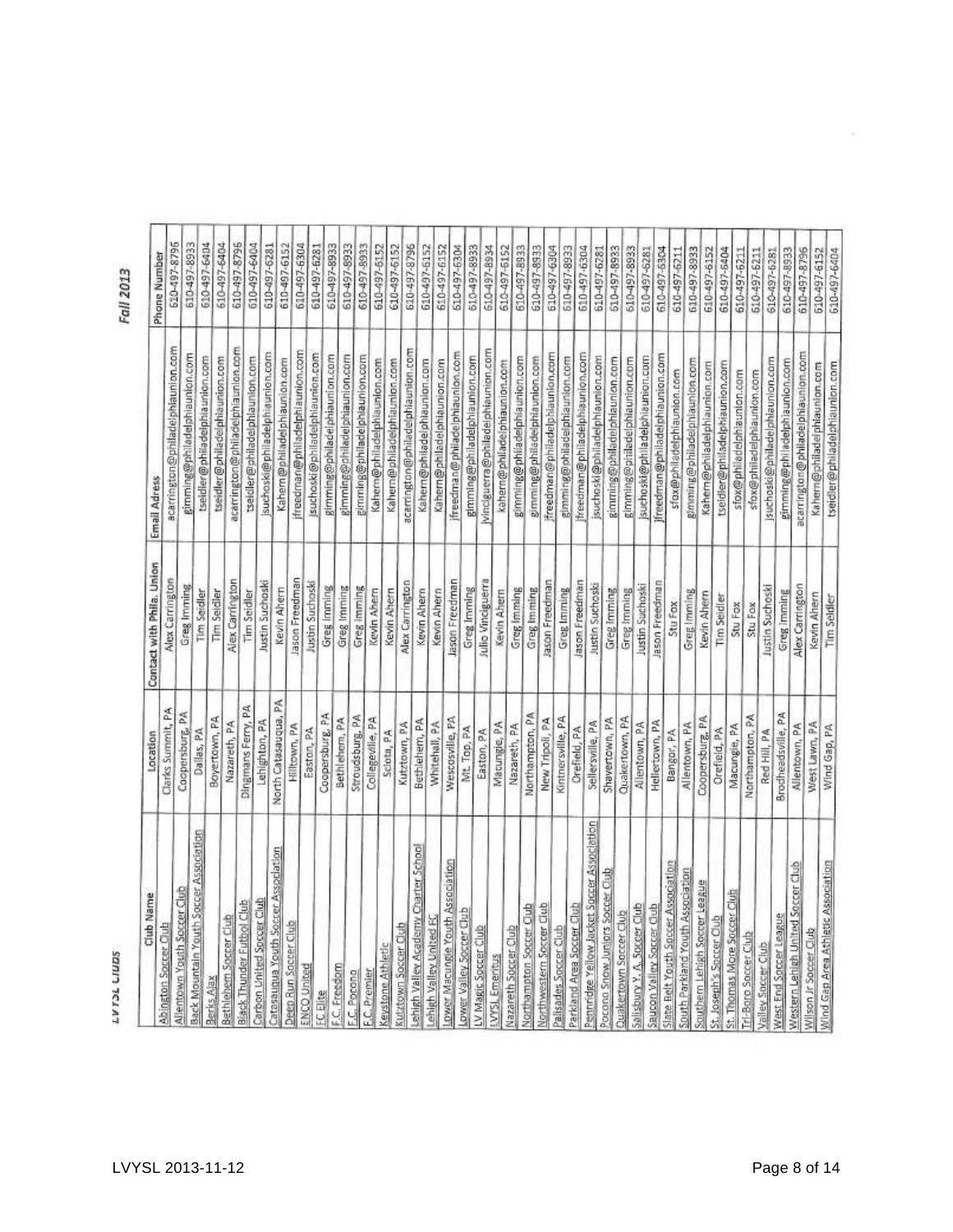

### PHILADELPHIA UNION YOUTH SOCCER CLUB PARTNERSHIP

#### LEVEL 1 (Limited To 9 Clubs):

- Twenty (20) East or West Sideline Season Tickets
- Five (5) free season long parking passes
- Thirty (30) East Sidelline granning passes<br>Thirty (30) East Sidelline group tickets at a preferred youth soccer price of \$25 (Face Value is \$38) to be<br>used during the 2013 season
- Club name recognized as a Youth Soccer Partner in our Inside the Net Magazine, on the video board during<br>every MLS regular season home game, and on philadelphiaunion.com Your club jersey will be framed and on display in PPL Park
	- Your coaches will be invited to a Coaches Clinic at PPL Park
	-
	- Your coaches will be invited to a Coaches Chalk Talk prior to kickoff at select matches (Space is limited) Raffie Pack (Autographed: Jersey, Scarf, Ball, Pennant)
	- Eleven (11) players (U11 and younger) from your club will be able to escort the Philadelphia Union players<br>onto the field during pre-game ceremonies at TWO (2) Union home matches in the 2013 season Your players will receive replica Philadelphia Union uniforms for the event
	- Two (2) 90 minute player appearances
	- One (1) appearance at an event of your choice by the Philadelphia Union Mobile Tour (based on availability).<br>The Mobile Tour includes interactive inflatables, the Union Mobile Tour, Union give-aways and promotional
	- Two (2) 90<sup>th</sup> Minute Radio Show Appearances for Club Board Member to promote club live on air!

#### PRICE: \$11,395

LEVEL 2 (Limited To 18 Clubs):

- Ten (10) East Sideline Season Tickets
- Two (2) free season long parking passes
- Fifty (50) East Sideline group tickets at a preferred youth soccer price of \$30 (Face Value is \$38) to be used during the 2013 season
- Club name recognized as a Youth Soccer Partner in our Inside the Net Magazine, on the video board during<br>every MLS regular season home game, and on philadelphiaunion.com
- Your club jersey will be framed and on display in PPL Park Your coaches will be invited to a Coaches Clinic at PPL Park
- 
- Your coaches will be invited to a Coaches Chalk Talk prior to kickoff at select matches (Space is Limited) Raffie Pack (Autographed: Jersey, Scarf, Ball, Pennant)
- Eleven (11) players (U11 and younger) from your club will be able to escort the visiting teams players onto<br>the field during pre-game ceremonies at a Union home match in the 2013 season
- Your players will receive replica Philadelphia Union uniforms for the event
- One (1) 90 minute player appearance
	- One (1) appearance at an event of your choice by the Philadelphia Union Mobile Tour (based on availability).<br>The Mobile Tour includes interactive inflatables, the Union Mobile Tour, Union give-aways and promotional
	- One (1) 90<sup>h</sup> Minute Radio Show Appearance for Club Board member to promote club live on air! PRICE: \$6,835

### LEVEL 3 (Limited To 54 Clubs):

- Four (4) East Sideline Season Tickets
- One (1) free season long parking pass
- Fifty (50) East Sideline group tickets at a preferred youth soccer price of \$30 (Face Value is \$38) to be used during the 2013 season
- Club name recognized as a Youth Soccer Partner in our Inside the Net Magazine, on the video board during<br>every MLS regular season home game, and on philadelphiaunion.com
- Your club jersey will be framed and on display in PPL Park
- Your coaches will be invited to a Coaches Clinic at Philadelphia Union's training facility
	- Your coaches will be invited to a Coaches Chalk Talk prior to kickoff at select matches (Space is Limited)
	- Choice of one (1) on-field experience for Twelve (12) players from your club (based on availability)
		- (1) Benchwarmers -will get to be Benchwarmers for a match watch pre-game warm ups from the Union Team (2) Flag Kids - lead the on field procession while holding the Union and visiting team Flags on the field during
		- (3) Ball Kids Must be 12 years or older
		-
- One (1) appearance at an event of your choice by the Philadelphia Union Mobile Tour (based on availability).<br>The Mobile Tour includes interactive inflatables, the Union Mobile Tour, Union give-aways and promotional

### PRICE: \$3,649

- Four (4) Season Tickets (Level of your choice)
- One (1) free season long parking pass
- Club name recognized as a Youth Soccer Partner in our Inside the Net Magazine, on the video board during<br>every MLS regular season home game and on philadelphiaunion.com. First opportunity for any available in game experience
- One (1) appearance at an event of your choice by the Philadelphia Union Mobile Tour (based on availability).<br>The Mobile Tour includes interactive inflatables, the Union Mobile Tour, Union givesways and promotional material!

PRICE: \$1,465-\$3,085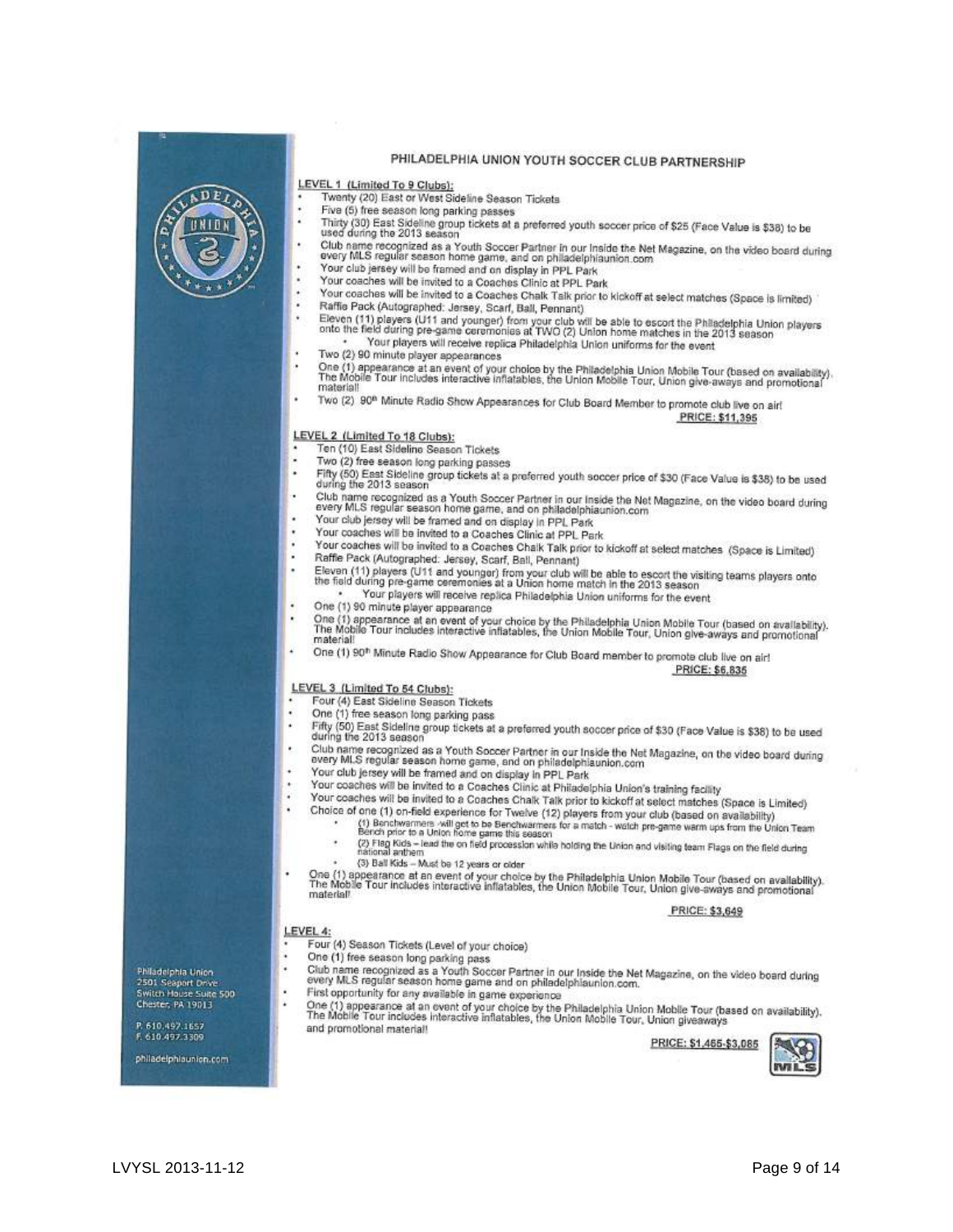



### 2014 Philadelphia Union Season Ticket Information

2014 full season ticket holders receive a variety of benefits including:

- **FREE** Preferred Parking pass for each season ticket account for the 2014 season
- Guaranteed seats for 18 Union Home Games at PPL Park (17 Regular season & 1 bonus game)
- 10% Discount on Concessions & ۰ Merchandise purchases made using your season ticket card
- Save up to 35% off of single game ticket prices
- Access to a Union Open Practice, Stadium Tour, Price Level Upgrades, Meet the Team events and exclusive Union Autographed merchandise and experiences through the Union Rewards Program
- Ability to Transfer or re-sell your season tickets for games you cannot attend through the Union Account Manager and Ticket Marketplace
- Exclusive season ticket holder gift for each seat on your account
- Personalized Full Season Ticket Membership Card
- Post Game Stadium Club Access for card carrying season ticket holders

Club seat season ticket holders will receive

### additional benefits including:

- Exclusive pre-game and in-game access to ۰ Stadium Club
- Club seat holders will receive \$180 Union Dollars per season ticket account (2 or more seats) that can be used in the Union Shop or PPL Park Concession Stands.
- In-seat food and beverage service \*(Food and beverage not included in ticket)

To reserve your seats, call 1-877-21-UNION or email FanServices@philadelphiaunion.com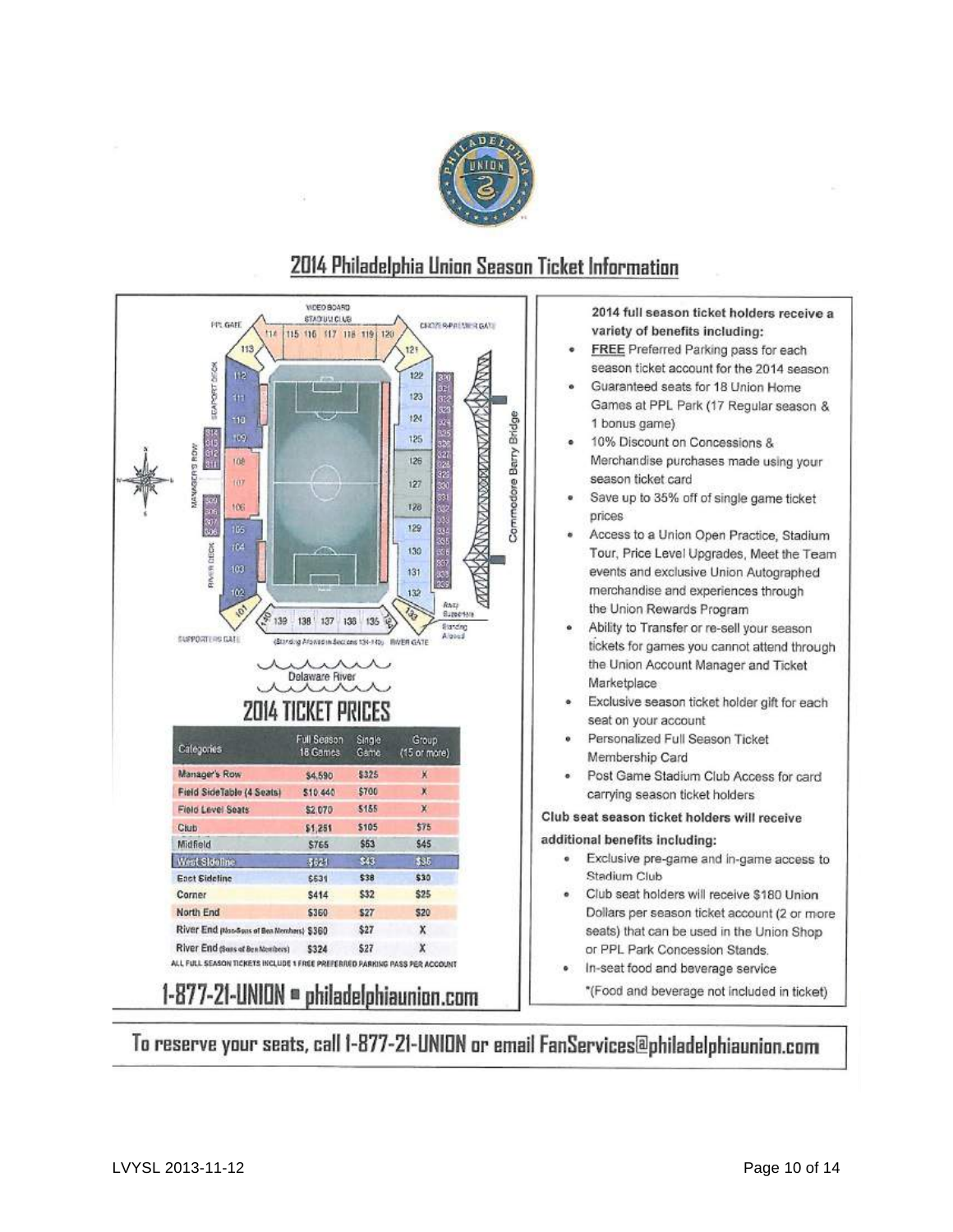

## LOCH, ELSENBAUMER, NEWTON & CO.<br>ACCOUNTANTS AND CONSULTANTS

### LEHIGH VALLEY YOUTH SOCCER LEAGUE, INC.

FINANCIAL REPORT

DECEMBER 31, 2012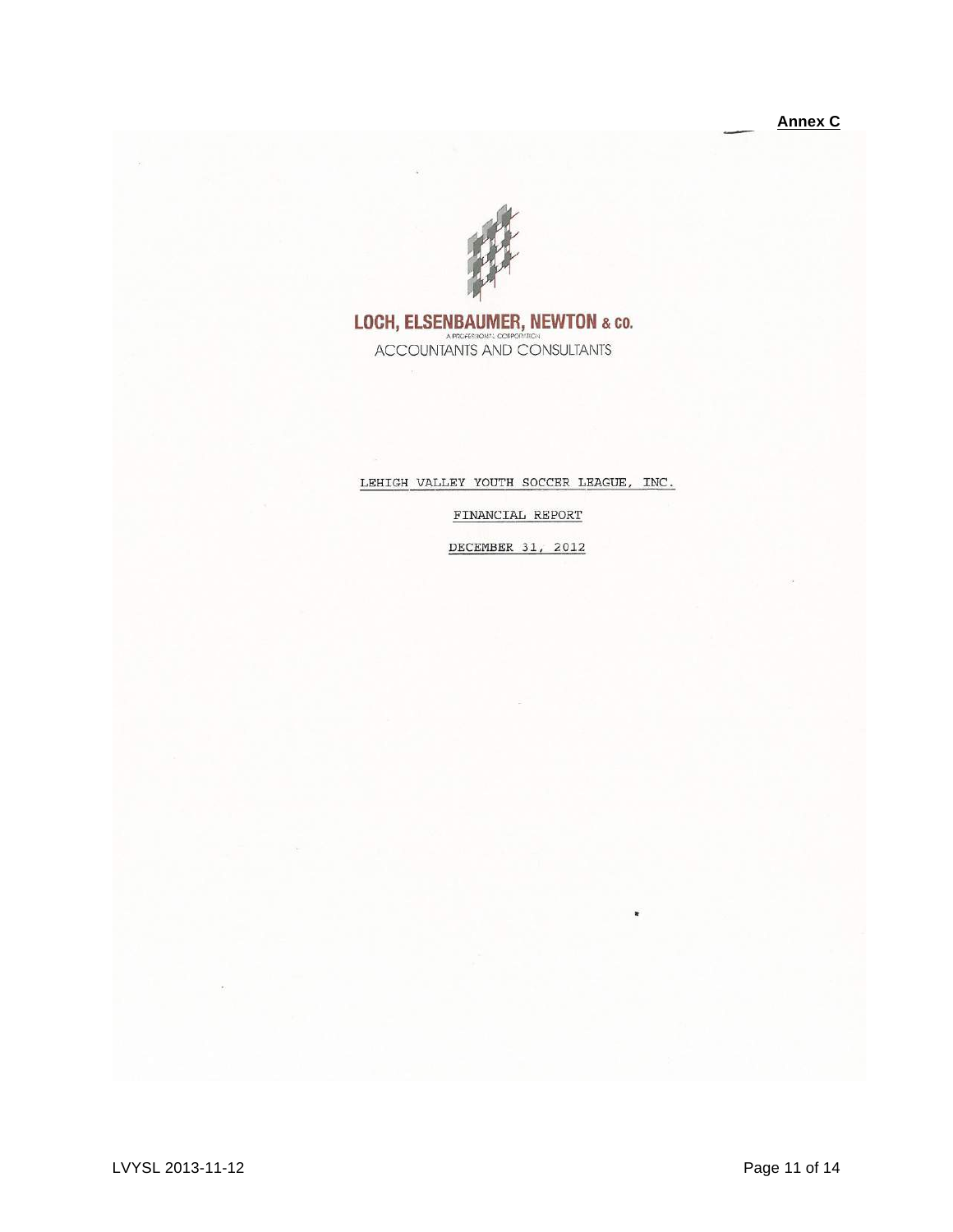

### **LOCH, ELSENBAUMER, NEWTON & CO.** A PROFESSIONAL CORPORATION **ACCOUNTANTS AND CONSULTANTS**

INDEPENDENT ACCOUNTANTS' COMPILATION REPORT

To the Board of Directors Lehigh Valley Youth Soccer League, Inc. Allentown, PA

We have compiled the accompanying statement of assets, liabilities, and net assets cash basis of Lehigh Valley Youth Soccer League, Inc. (a non-profit corporation) as of December 31, 2012, and the related statement of revenues and expenses - cash basis for the year then ended. We have not audited or reviewed the accompanying financial statements and, accordingly, do not express an opinion or provide any assurance about whether the financial statements are in accordance with the cash basis of accounting.

Management is responsible for the preparation and fair presentation of the financial statements in accordance with the cash basis of accounting and for designing, implementing, and maintaining internal control relevant to the preparation and fair presentation of the financial statements.

Our responsibility is to conduct the compilation in accordance with Statements on Standards for Accounting and Review Services issued by the American Institute of Certified Public Accountants. The objective of a compilation is to assist management in presenting financial information in the form of financial statements without undertaking to obtain or provide any assurance that there are no material modifications that should be made to the financial statements.

Management has elected to omit substantially all of the disclosures ordinarily included in financial statements prepared in accordance with the cash basis of accounting. If the omitted disclosures were included in the financial statements, they might influence the user's conclusions about the Company's assets, liabilities, net assets, revenues, and expenses. Accordingly, these financial statements are not designed for those who are not informed about such matters.

Lock, Elendraum, Lemiton. Co

Allentown, PA November 4, 2013

> Westfield Corporate Center • Suite 100, 4905 Tilghman Street • Allentown, PA 18104-9133 TELEPHONE: 610/366-7300 · FACSIMILE: 610/366-7998 · Web Site: www.lencpas.com MEMBER OF AMERICAN INSTITUTE OF CERTIFIED PUBLIC ACCOUNTANTS - PENNSYLVANIA INSTITUTE OF CERTIFIED PUBLIC ACCOUNTANTS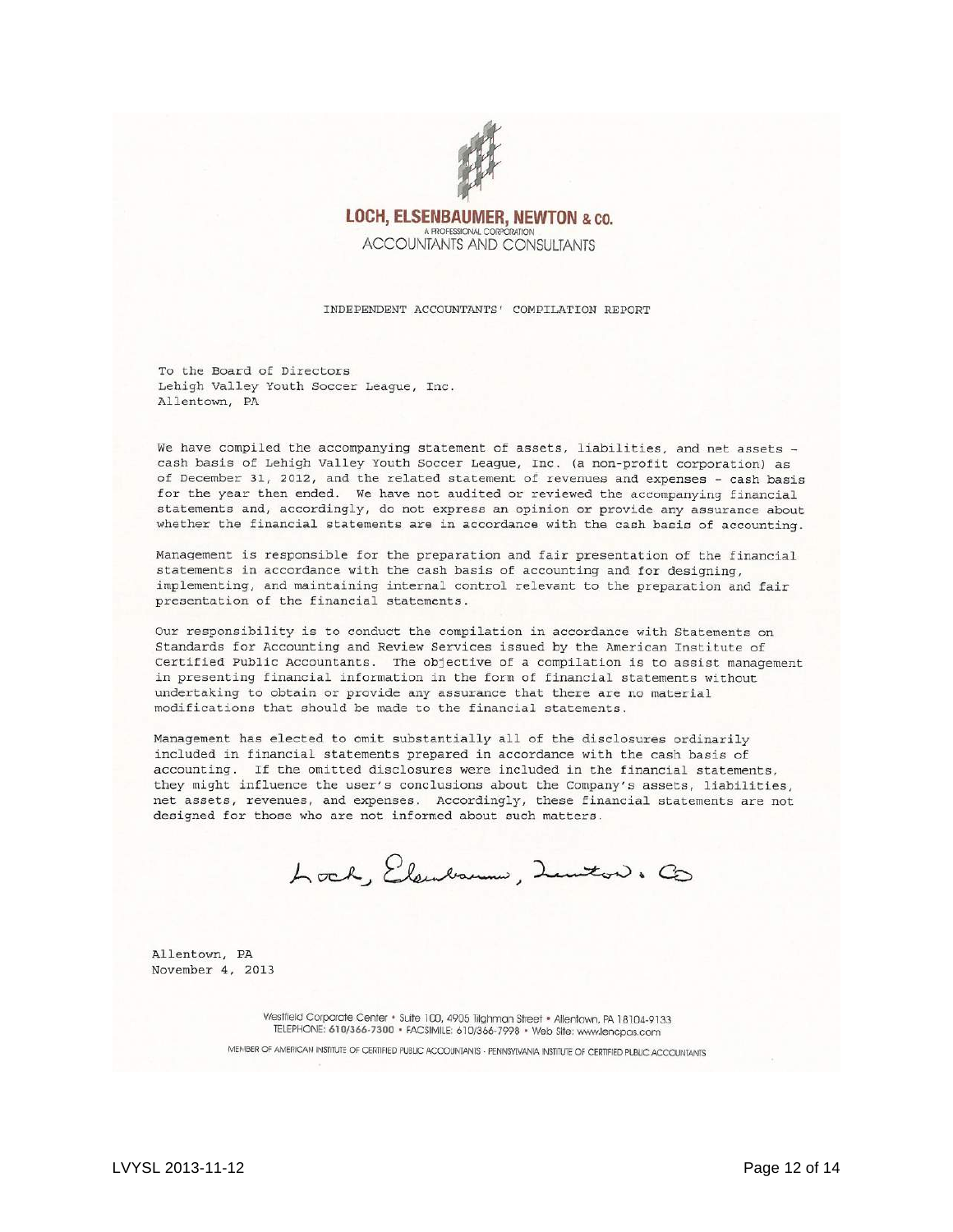# LEHIGH VALLEY YOUTH SOCCER LEAGUE, INC.<br>
STATEMENT OF ASSETS, LIABILITIES, AND NET ASSETS - CASH BASIS<br>
DECEMBER 31, 2012<br>
See Accountants' Compilation Report

| <b>CURRENT ASSET</b><br>Cash     | Ś<br>86,798            |
|----------------------------------|------------------------|
| Total Current Asset              | 86,798                 |
| Total Assets                     | Ŝ.<br>86,798           |
| NET ASSETS - UNRESTRICTED        | $\mathbf{s}$<br>86,798 |
| Total Liabilities and Net Assets | 86,798                 |